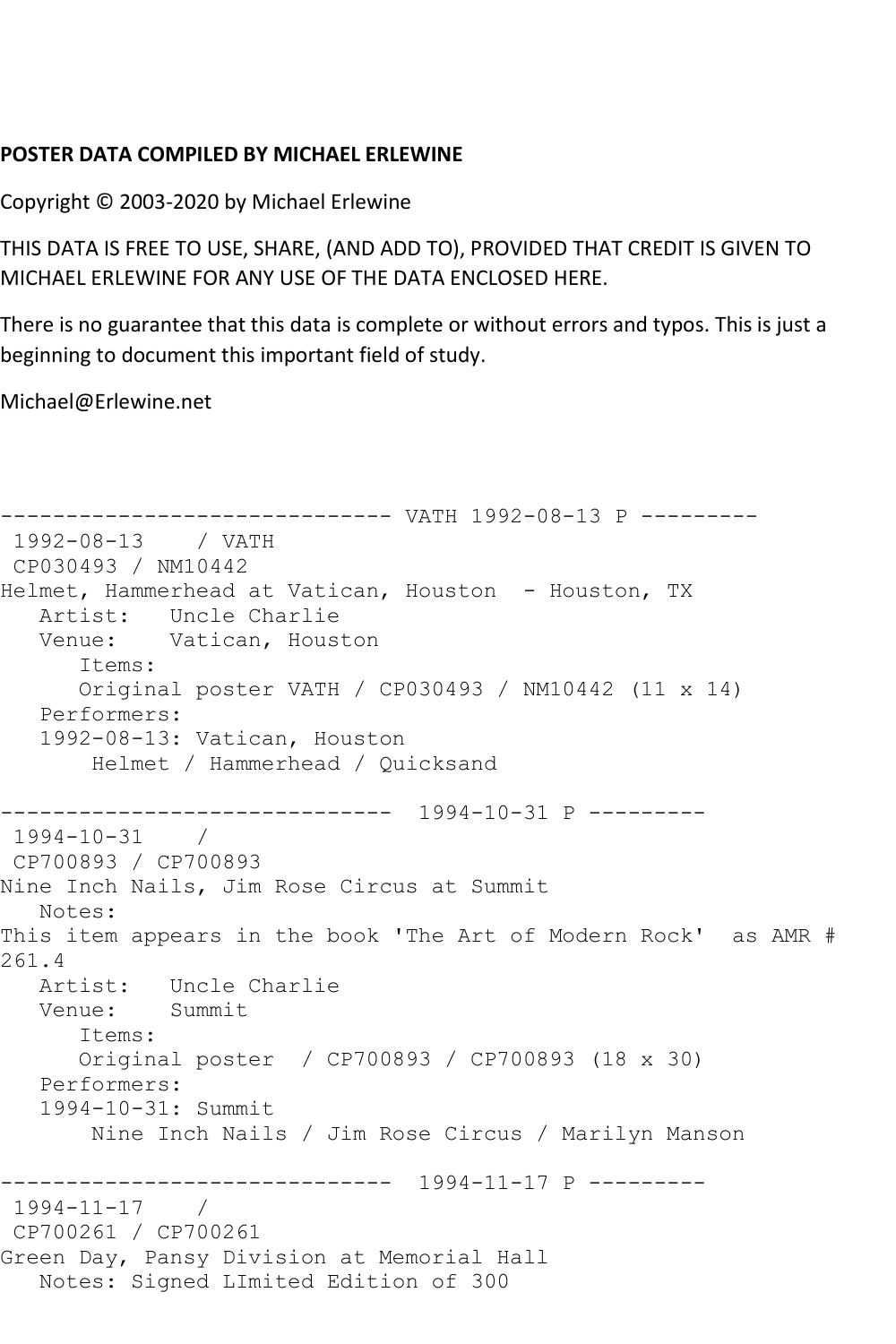This item appears in the book 'The Art of Modern Rock' as AMR # 038.3 Artist: Uncle Charlie Venue: Memorial Hall Items: Original poster / CP700261 / CP700261 (20 x 32) Performers: 1994-11-17: Memorial Hall Green Day / Pansy Division ------------------------------ NUM 1995-02-19 P --------- 1995-02-19 / NUM CP030758 / NM10707 Bad Religion, S.N.F.U. at Numbers - Dallas, TX Artist: Uncle Charlie<br>Venue: Numbers Numbers Items: Original poster NUM / CP030758 / NM10707 (11 x 17) Performers: 1995-02-19: Numbers Bad Religion / S.N.F.U. ------------------------------ AMH 1995-03-17 P --------- 1995-03-17 / AMH CP030557 / NM10506 Offspring, Quicksand at Austin Music Hall - Austin, TX Artist: Uncle Charlie Venue: Austin Music Hall Items: Original poster AMH / CP030557 / NM10506 (11 x 17) Performers: 1995-03-17: Austin Music Hall Offspring / Quicksand / No Use For A Name ---------- SUMM 1995-05-06 P ---------1995-05-06 / SUMM CP030756 / NM10705 Beastie Boys, Blues Explosion at Summit Artist: Uncle Charlie<br>Venue: Summit Summit Items: Original poster SUMM / CP030756 / NM10705 (11 x 17) Performers: 1995-05-06: Summit Beastie Boys / Blues Explosion / Roots ------------------------------ 1995-09-10 P ---------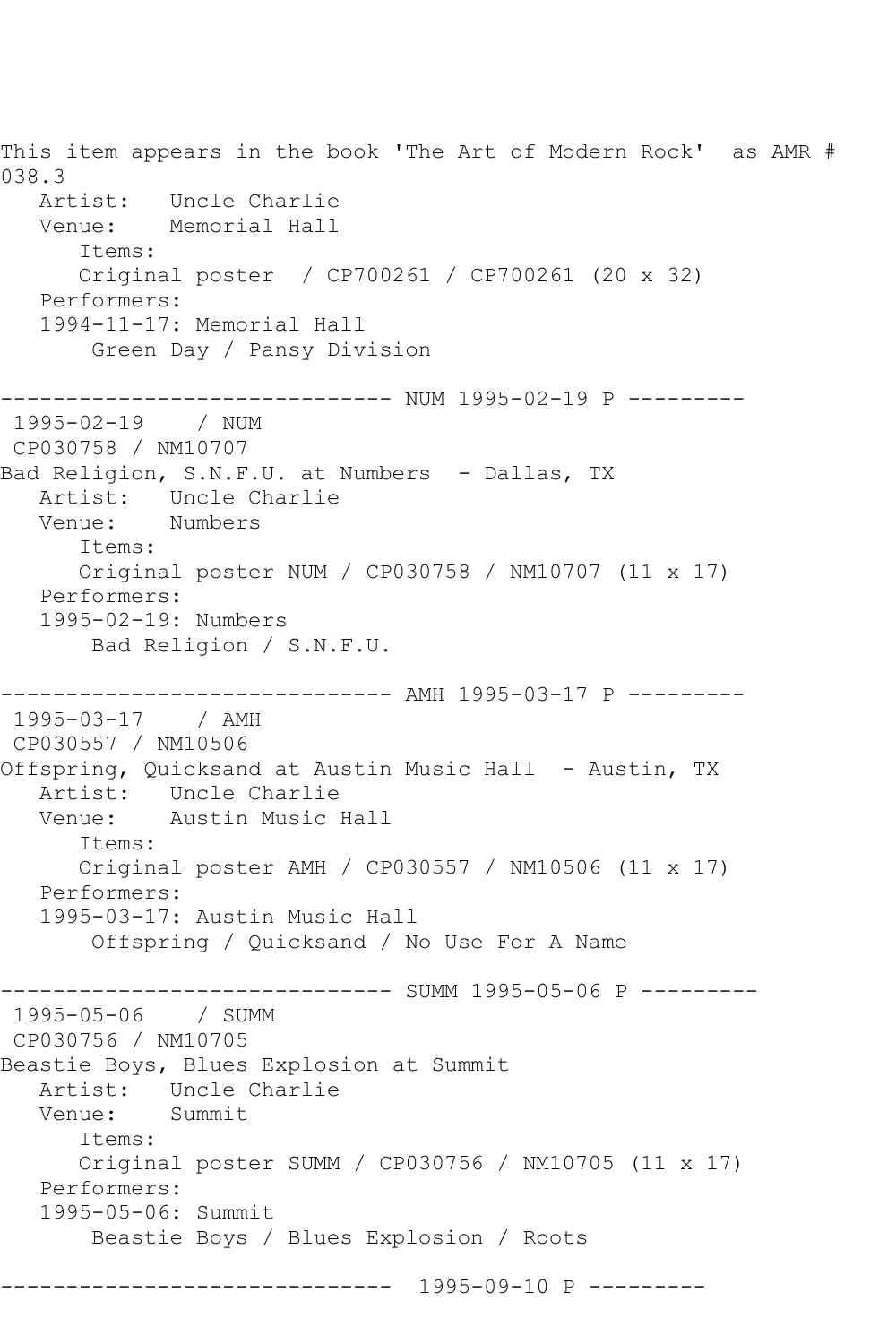1995-09-10 / CP700262 / CP700262 Foo Fighters, Spearhead at Numbers [Dallas, TX] Notes: Signed Limited Edition of 650 This item appears in the book 'The Art of Modern Rock' as AMR # 039.1<br>Artist: Uncle Charlie Venue: Numbers Promoter: Pace Concerts Items: Original poster / CP700262 / CP700262 (20-1/2 x 25) Performers: 1995-09-10: Numbers Foo Fighters / Spearhead ------------------------------ NUM 1995-09-12 P --------- 1995-09-12 / NUM CP030752 / NM10701 Foo Fighters, Spearhead at Numbers - Dallas, TX Artist: Uncle Charlie Venue: Numbers Items: Original poster NUM / CP030752 / NM10701 (11 x 17) Performers: 1995-09-12: Numbers Foo Fighters / Spearhead ------------------------------ 1995-10-15 P --------- 1995-10-15 / CP700265 / CP700265 Pennywise at Rendon Inn [New Orleans, LA] Notes: Signed Limited Edition of 600 This item appears in the book 'The Art of Modern Rock' as AMR # 039.4 Artist: Uncle Charlie<br>Venue: Rendon Inn Rendon Inn Items: Original poster / CP700265 / CP700265 (19 x 26) Performers: 1995-10-15: Rendon Inn Pennywise ------------------------------ 1995-11-16 P --------- 1995-11-16 / CP700260 / CP700260 Sonic Youth, Unwound at Numbers [Dallas, TX] Notes: Limited Edition of 400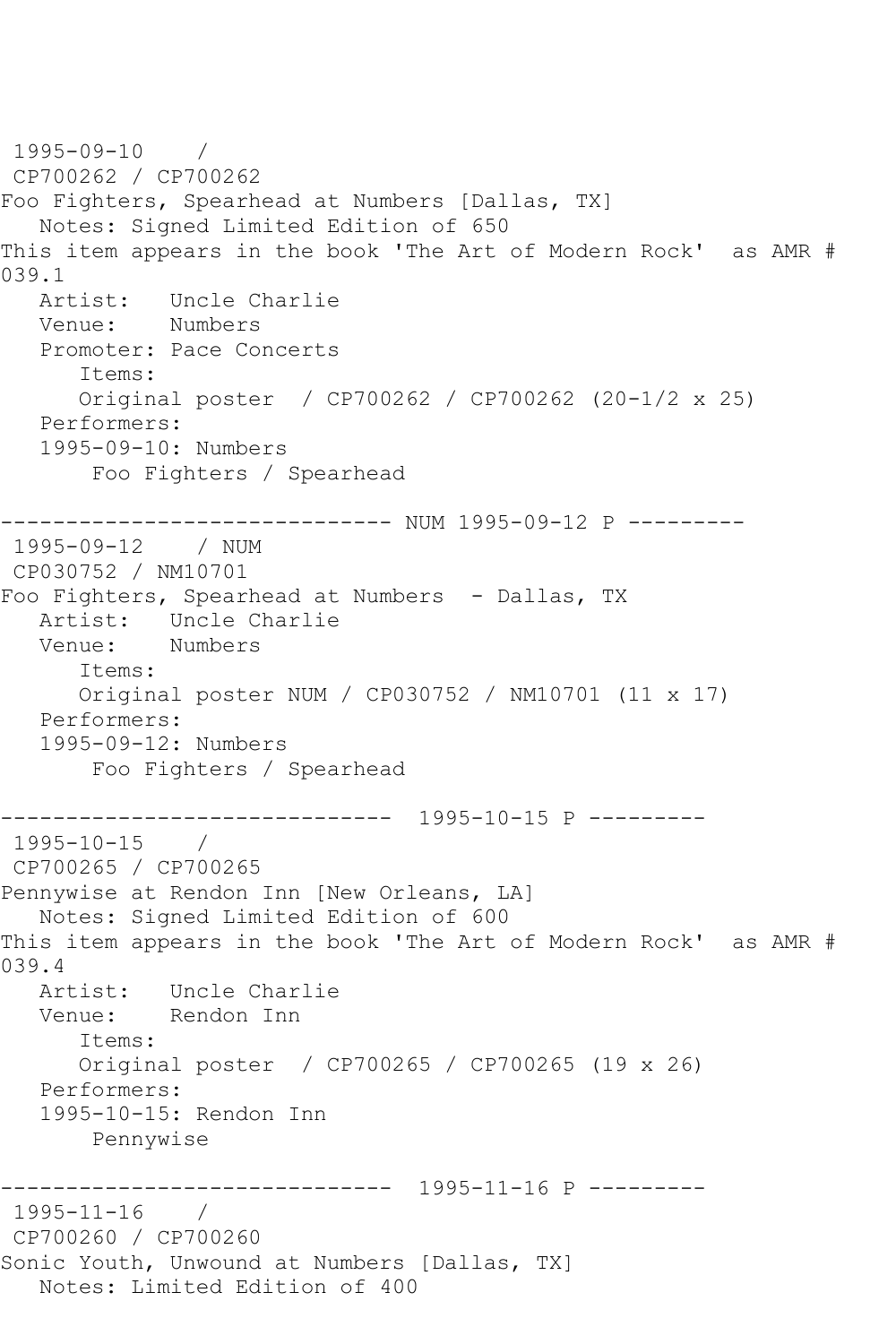This item appears in the book 'The Art of Modern Rock' as AMR # 038.2 Artist: Uncle Charlie Venue: Numbers Promoter: Pace Concerts Items: Original poster / CP700260 / CP700260 (23 x 35) Performers: 1995-11-16: Numbers Sonic Youth / Unwound / Polvo ------------------------------ 1996-03-02 P ---------  $1996 - 03 - 02$ CP700264 / CP700264 Presidents of the United States of America, Love Jones at Numbers [Dallas, TX] Notes: Signed Limited Edition of 400 This item appears in the book 'The Art of Modern Rock' as AMR # 039.3 Artist: Uncle Charlie Venue: Numbers Items: Original poster / CP700264 / CP700264 (23 x 35) Performers: 1996-03-02: Numbers Presidents of the United States of America / Love Jones ------------------------------ NUM 1996-06-24 P --------- 1996-06-24 CP030755 / NM10704 Stabbing Westward, Into Another at Numbers - Dallas, TX Artist: Uncle Charlie<br>Venue: Numbers Numbers Items: Original poster NUM / CP030755 / NM10704 (11 x 17) Performers: 1996-06-24: Numbers Stabbing Westward / Into Another ------------------------------ 1996-07-11 P --------- 1996-07-11 / CP700259 / CP700259 Pantera, White Zombie at UNO Lakefront Arena [New Orleans, LA] Notes: Signed Limited Edition of 400 This item appears in the book 'The Art of Modern Rock' as AMR # 038.1 Artist: Uncle Charlie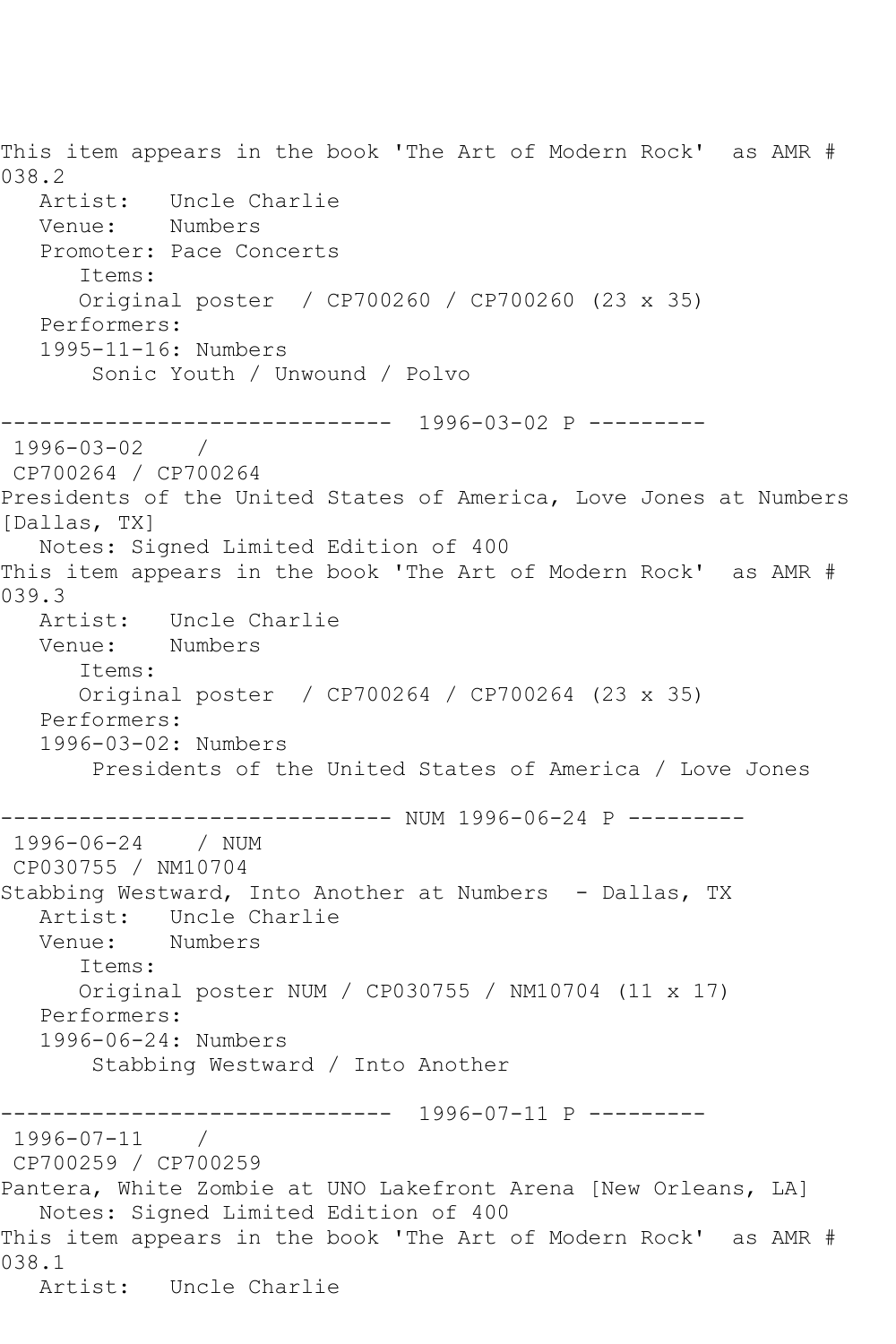Venue: UNO Lakefront Arena Items: Original poster / CP700259 / CP700259 (23 x 35) Performers: 1996-07-11: UNO Lakefront Arena Pantera / White Zombie / Eye Hate God ------------------------------ IBH 1996-08-03 P --------- 1996-08-03 / IBH CP030761 / NM10710 Sex Pistols, Gravity Kills at International Ballroom - Houston, TX Artist: Uncle Charlie<br>Venue: International International Ballroom Items: Original poster IBH / CP030761 / NM10710 (11 x 17) Performers: 1996-08-03: International Ballroom Sex Pistols / Gravity Kills / Stabbing Westward ------------------------------ RGA 1996-08-23 P --------- 1996-08-23 / RGA CP030624 / NM10573 Morphine, Ben Harper at Rose Garden AmphiTheater Artist: Uncle Charlie Venue: Rose Garden AmphiTheater Items: Original poster RGA / CP030624 / NM10573 (11 x 17) Performers: 1996-08-23: Rose Garden AmphiTheater Morphine / Ben Harper ------------------------------ SUMM 1996-08-23 P --------- 1996-08-23 / SUMM CP030759 / NM10708 Cure at Summit Artist: Uncle Charlie Venue: Summit Items: Original poster SUMM / CP030759 / NM10708 (11 x 17) Performers: 1996-08-23: Summit Cure ------------------------------ TIP 1996-10-28 P --------- 1996-10-28 / TIP CP030410 / NM10359 L7, Melvins at Tipitina's - New Orleans, LA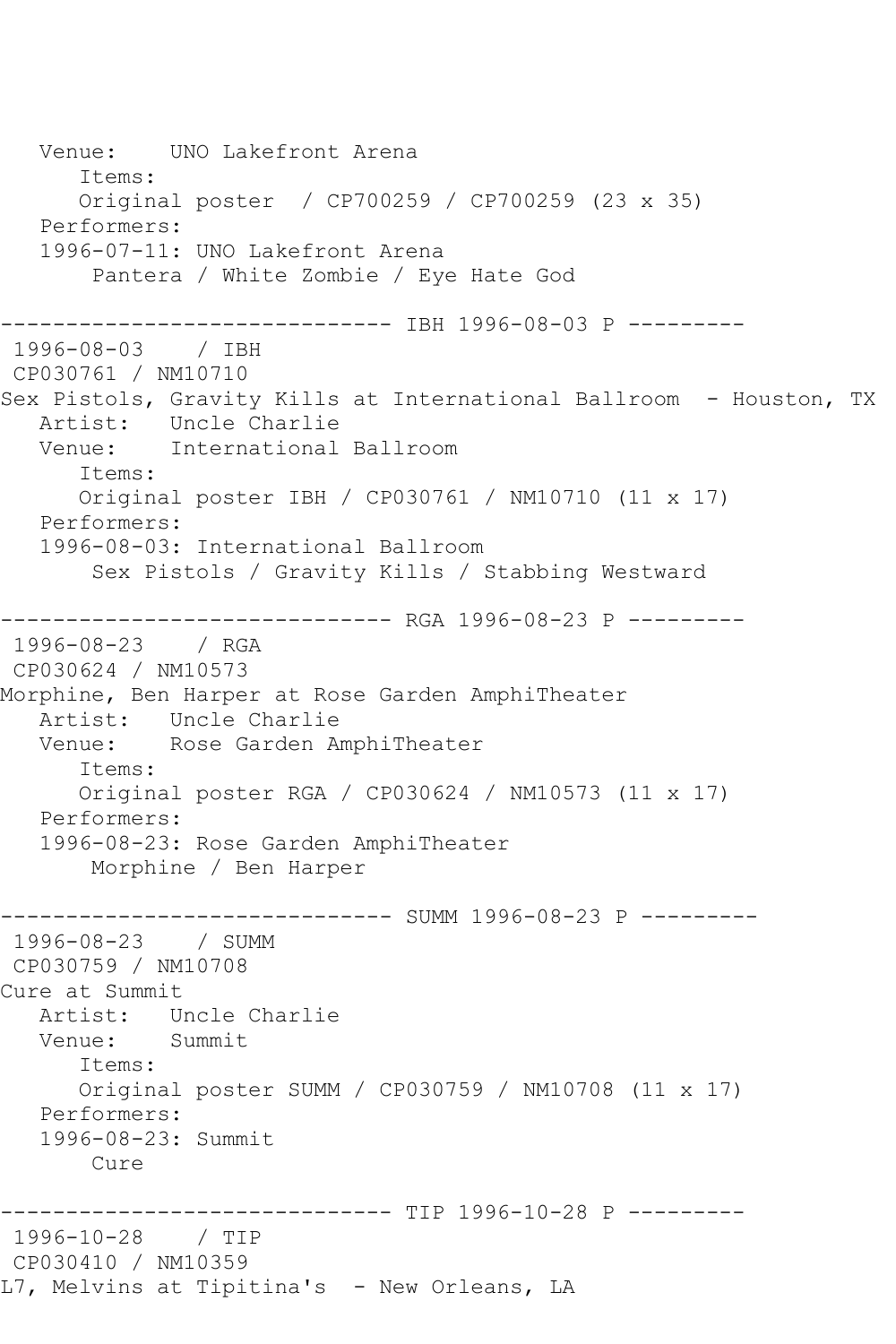Artist: Uncle Charlie Venue: Tipitina's Items: Original poster TIP / CP030410 / NM10359 (11 x 17) Performers: 1996-10-28: Tipitina's L7 / Melvins / Wool ------------------------------ 1996-11 P --------- 1996-11 / CP030757 / NM10706 Ben Folds Five, Diggers at Europe Artist: Uncle Charlie Venue: Europe Items: Original poster / CP030757 / NM10706 (11 x 17) Performers: 1996-11: Europe Ben Folds / Diggers ------------------------------ 1996-11-16 P --------- 1996-11-16 / CP030559 / NM10508 Green Day, Pansy Division at Memorial Hall Artist: Uncle Charlie<br>Venue: Memorial Hall Memorial Hall Items: Original poster / CP030559 / NM10508 (11 x 17) Performers: 1996-11-16: Memorial Hall Green Day / Pansy Division ------------------------------ IBH 1997-01-04 P --------- 1997-01-04 / IBH CP031022 / NM10971 Marilyn Manson at International Ballroom - Houston, TX Artist: Uncle Charlie Venue: International Ballroom Items: Original poster IBH / CP031022 / NM10971 (35 x 22) Performers: 1997-01-04: International Ballroom Marilyn Manson -------------- IBH 1997-01-04 P ---------1997-01-04 / IBH CP030495 / NM10444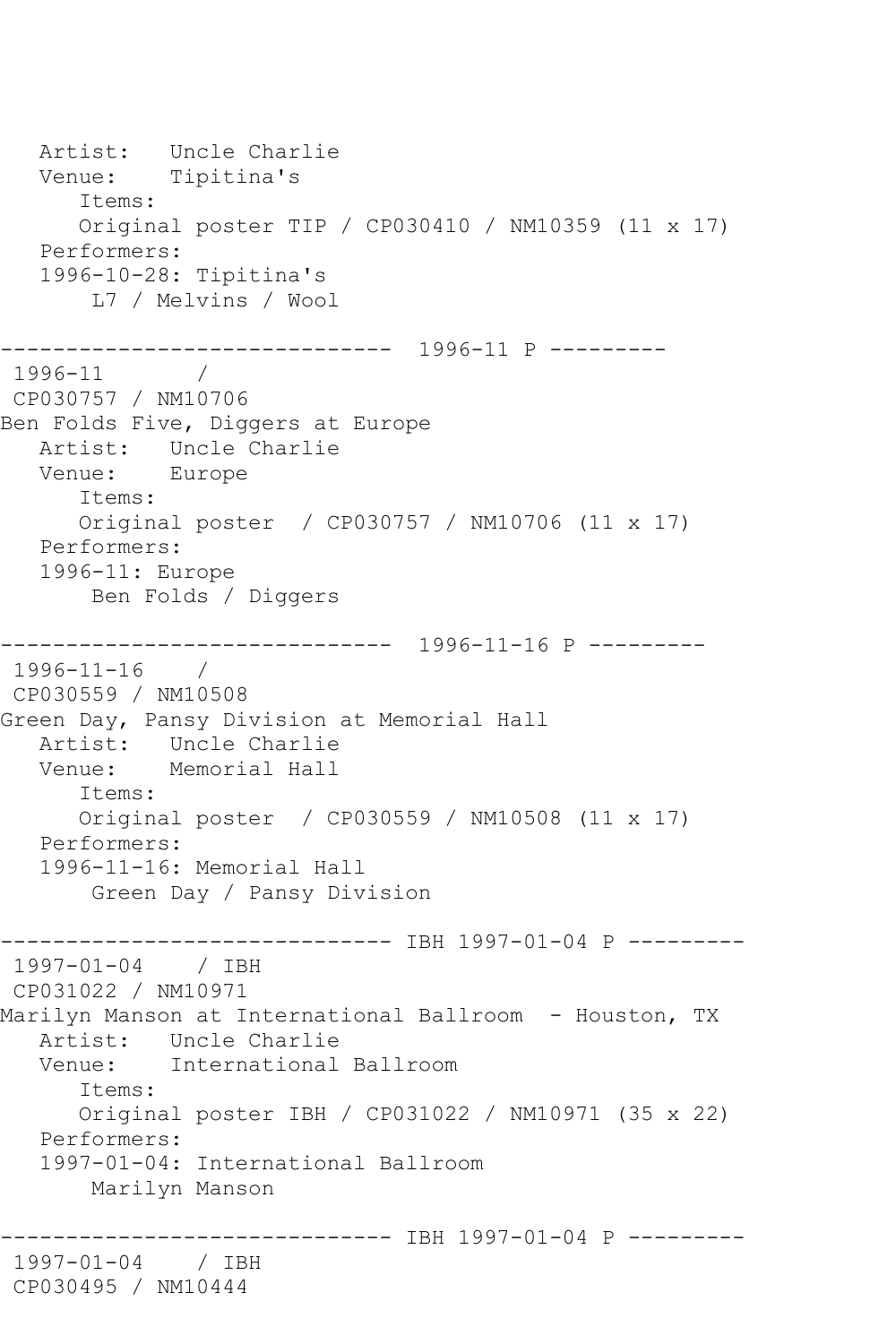Marilyn Manson at International Ballroom - Houston, TX Artist: Uncle Charlie Venue: International Ballroom Items: Original poster IBH / CP030495 / NM10444 (11 x 17) Performers: 1997-01-04: International Ballroom Marilyn Manson ------------------------------ 1997-04-17 P --------- 1997-04-17 / CP700263 / CP700263 Orange Show Art Car Weekend Notes: Signed Limited Edition of 300 This item appears in the book 'The Art of Modern Rock' as AMR # 039.2 Artist: Uncle Charlie Venue: Main Street Parking Garage Items: Original poster / CP700263 / CP700263 (23 x 35) Performers: 1997-04-17: Main Street Parking Garage 1997-04-18: MFA Brown Auditorium 1997-04-18: Children's Museum 1997-04-19: Taft and Allen Parkway ------------------------------ 1999-11-12 P --------- 1999-11-12 / CP701075 / CP701075 Who at House of Blues [Wetlands, NY] Notes: This item appears in the book 'The Art of Modern Rock' as AMR # 306.2 Artist: Uncle Charlie Venue: House of Blues Items: Original poster / CP701075 / CP701075 (18 x 28) Performers: 1999-11-12 1999-11-13: House of Blues Who ------------------------------ RAT 19zz-02-04 P-1 --------- 19zz-02-04 / RAT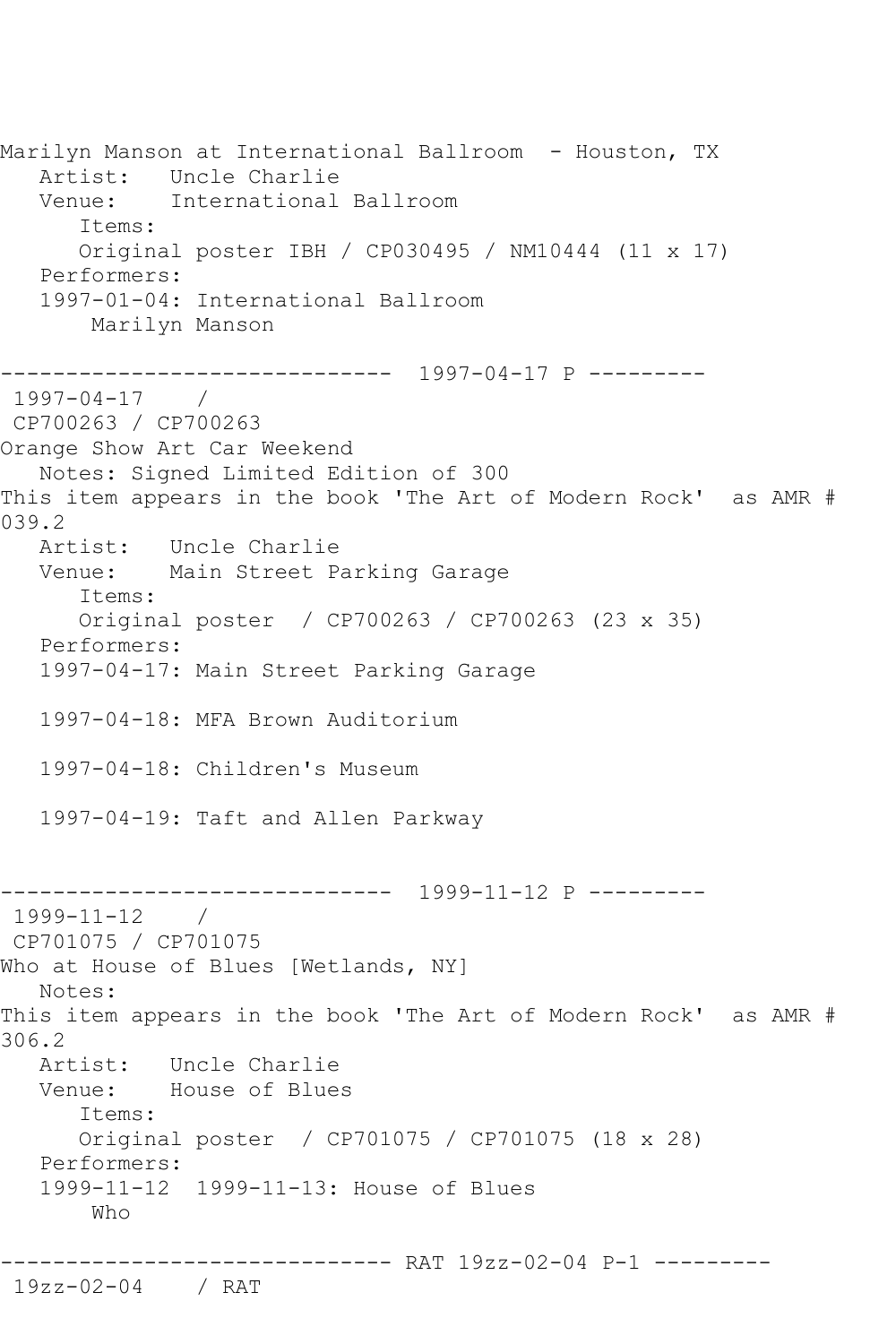CP014540 / MARM347 Hammerhead, Otis at Rat - Boston, MA Artist: Uncle Charlie Venue: Rat Items: Original poster RAT Edition 1 / CP014540 / MARM347 Performers: 19zz-02-04: Rat Hammerhead / Otis / Kings of Hell / Sissor Fight / Rocket Sled ------------------------------ RNC 2000-02-21 P --------- 2000-02-21 / RNC CP030492 / NM10441 John Entwistle at Rockefellers Artist: Uncle Charlie Venue: Rockefellers Items: Original poster RNC / CP030492 / NM10441 (11 x 17) Performers: 2000-02-21: Rockefellers John Entwistle ------------------------------ AER 2000-03-28 P-1 --------- 2000-03-28 / AER CP018771 / UC20000328 Radiohead at Aerial Theater - Houston - Houston, TX Artist: Uncle Charlie Venue: Aerial Theater - Houston Items: Original poster AER Edition 1 / CP018771 / UC20000328 AER / NONE / UC2000032 Performers: 2000-03-28: Aerial Theater - Houston Radiohead ------------------------------ AER 2000-05-13 P-1 --------- 2000-05-13 / AER CP018773 / UC20000513 Smashing Pumpkins at Aerial Theater - Houston - Houston, TX Artist: Uncle Charlie Venue: Aerial Theater - Houston Items: Original poster AER Edition 1 / CP018773 / UC20000513 AER / NONE / UC2000051 Performers: 2000-05-13: Aerial Theater - Houston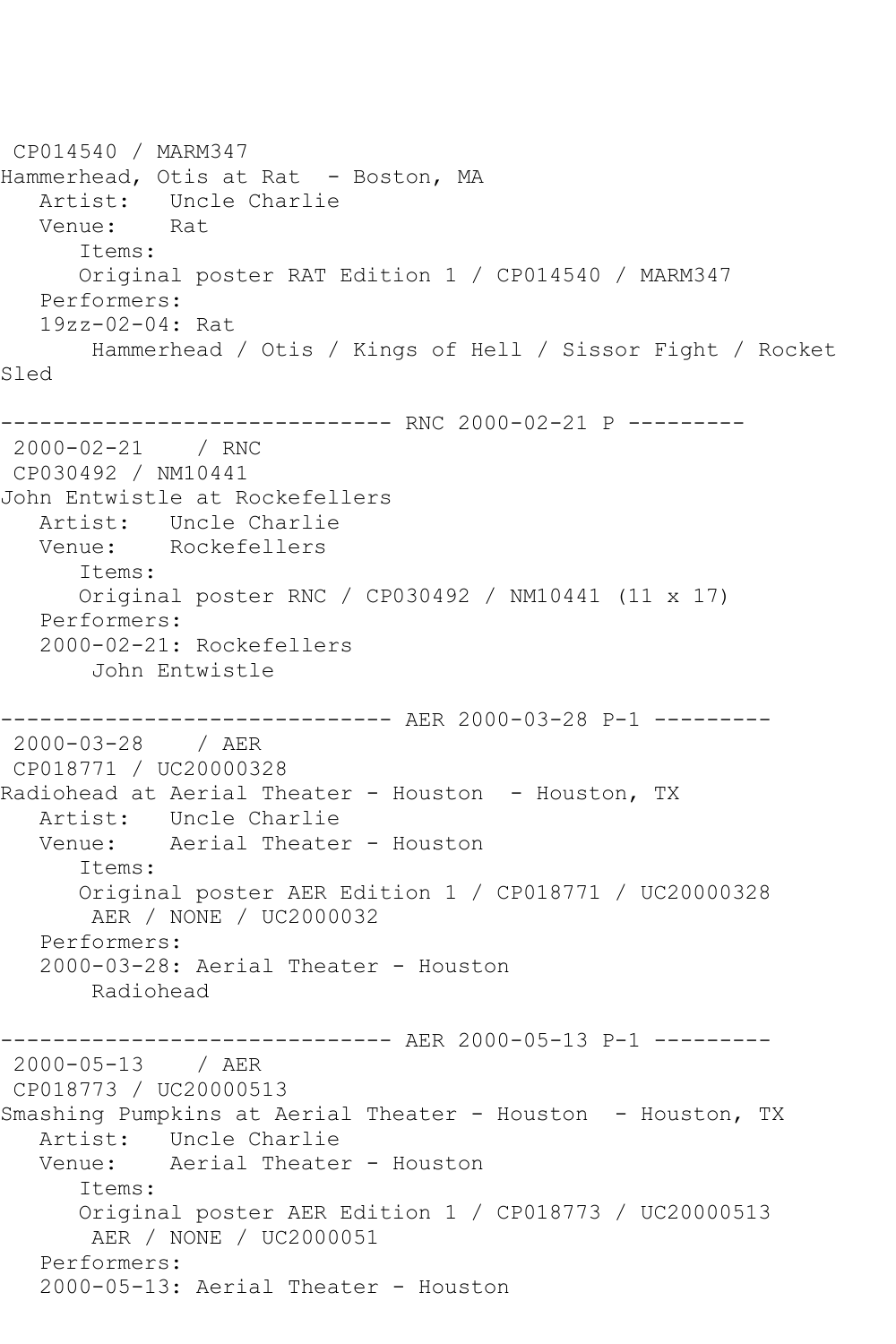Smashing Pumpkins

```
----------- CMW 2000-05-24 P-1 ---------
2000-05-24 / CMW 
CP018775 / UC20000524
The Cure at C.M. Woods Pavilion - Houston, TX
   Artist: Uncle Charlie
   Venue: Cynthia Woods Mitchell Pavilion
       Items:
       Original poster CMW Edition 1 / CP018775 / UC20000524
        CMW / NONE / UC2000052
    Performers:
    2000-05-24: Cynthia Woods Mitchell Pavilion
        Cure
------------------------------ CMW 2000-08-01 P-1 ---------
2000-08-01 / CMW 
CP018777 / UC20000801
Willie Nelson, Dwight Yoakam at C.M. Woods Pavilion - Houston, TX
   Artist: Uncle Charlie
   Venue: Cynthia Woods Mitchell Pavilion
       Items:
       Original poster CMW Edition 1 / CP018777 / UC20000801
        CMW / NONE / UC2000080
   Performers:
    2000-08-01: Cynthia Woods Mitchell Pavilion
        Willie Nelson / Dwight Yoakam
------------------------------ CMW 2000-08-29 P-1 ---------
2000-08-29 / CMW 
CP018779 / UC20000829
The Who at C.M. Woods Pavilion - Houston, TX
  Artist: Uncle Charlie<br>Venue: Cynthia Woods
            Cynthia Woods Mitchell Pavilion
       Items:
       Original poster CMW Edition 1 / CP018779 / UC20000829
        CMW / NONE / UC2000082
    Performers:
    2000-08-29: Cynthia Woods Mitchell Pavilion
        Who
------------------------------ NUM 2000-09-11 P-1 ---------
2000-09-11 / NUM 
CP018781 / UC20000911
Weezer at Numbers - Dallas, TX
  Artist: Uncle Charlie<br>Venue: Numbers
            Numbers
```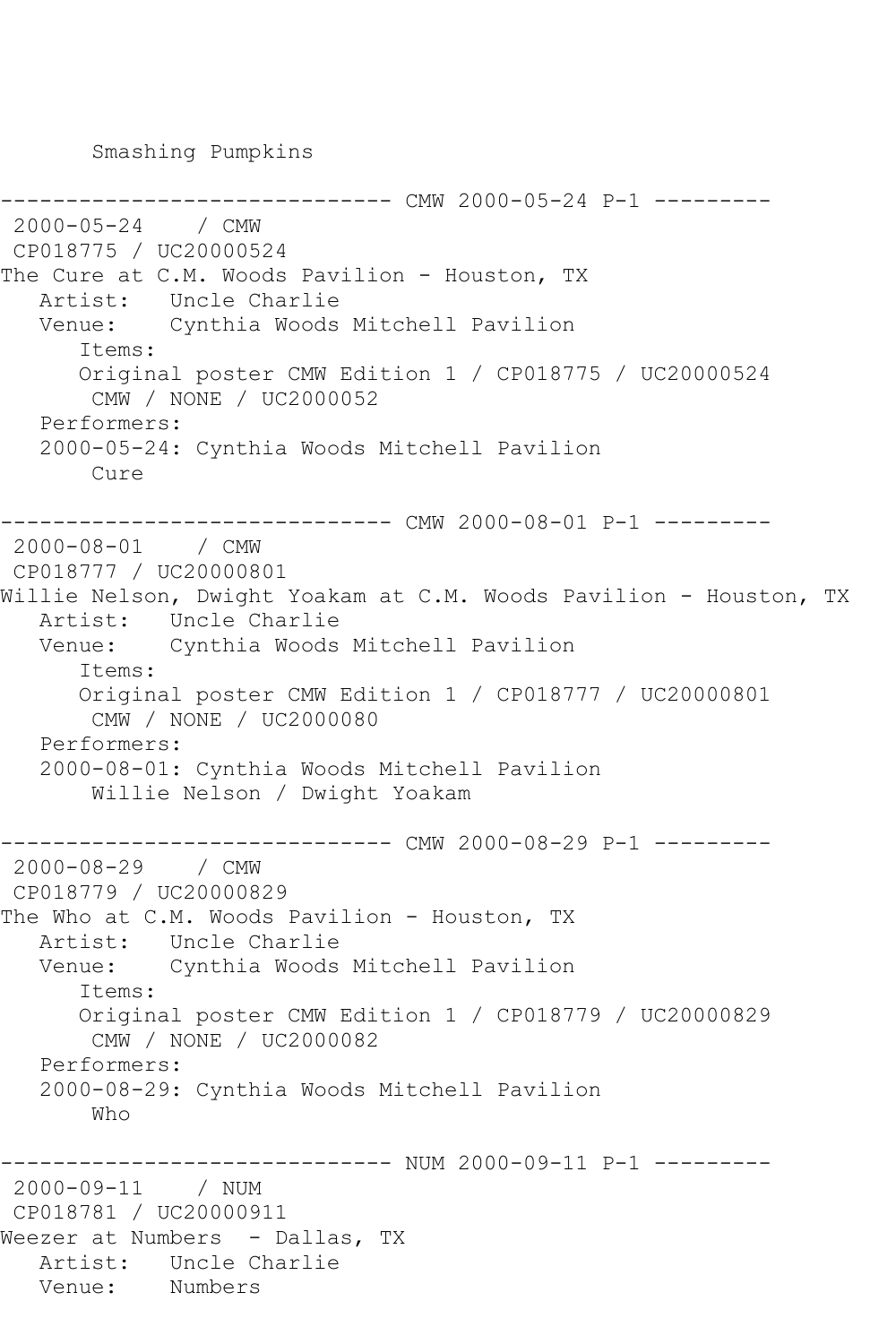Items: Original poster NUM Edition 1 / CP018781 / UC20000911 NUM / NONE / UC2000091 Performers: 2000-09-11: Numbers Weezer ------------------------------ CMW 2000-09-30 P-1 --------- 2000-09-30 / CMW CP018783 / UC20000930 B.B. King at C.M. Woods Pavilion - Houston, TX Artist: Uncle Charlie Venue: Cynthia Woods Mitchell Pavilion Items: Original poster CMW Edition 1 / CP018783 / UC20000930 CMW / NONE / UC2000093 Performers: 2000-09-30: Cynthia Woods Mitchell Pavilion B.B. King ------------------------------ REUA 2001-02-10 P --------- 2001-02-10 / REUA CP030753 / NM10702 Kid Rock, Fuel at Reunion Arena - Dallas, TX Artist: Uncle Charlie<br>Venue: Reunion Arena Reunion Arena Items: Original poster REUA / CP030753 / NM10702 (9-1/2 x 17) Performers: 2001-02-10: Reunion Arena Kid Rock / Fuel / Buckcherry ------------------------------ ENR 2001-02-26 P-1 --------- 2001-02-26 / ENR CP018787 / UC20010226 Jon Spencer Blues Explosion at Engine Room - Houston, TX Artist: Uncle Charlie Venue: Engine Room Items: Original poster ENR Edition 1 / CP018787 / UC20010226 ENR / NONE / UC2001022 Performers: 2001-02-26: Engine Room Jon Spencer Blues Explosion ------------------------------ NUM 2001-03-10 P --------- 2001-03-10 / NUM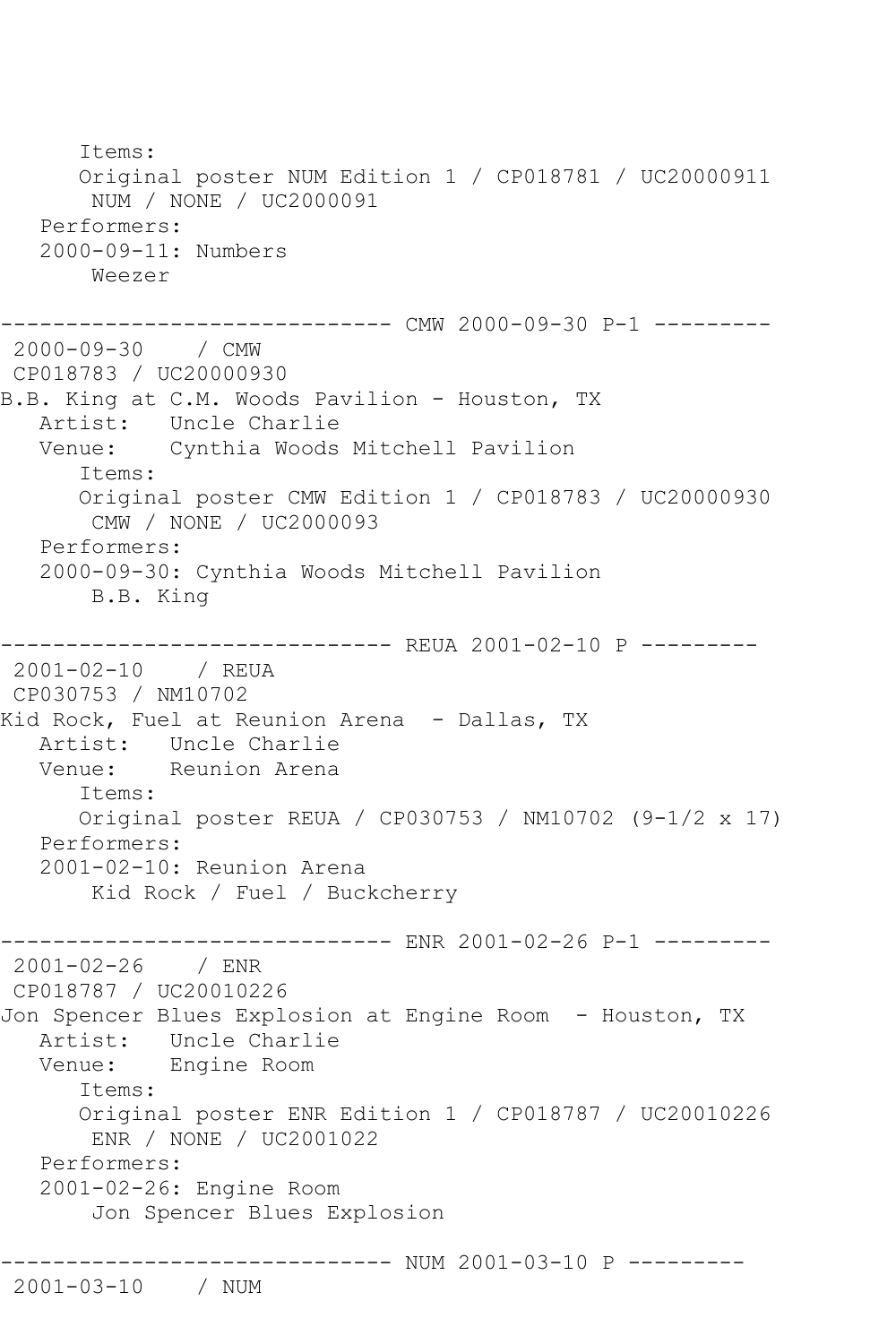CP030390 / NM10339 MXPX, Slick Shoes at Numbers - Dallas, TX Artist: Uncle Charlie<br>Venue: Numbers Venue: Items: Original poster NUM / CP030390 / NM10339 Performers: 2001-03-10: Numbers MXPX / Slick Shoes / Good Charlotte ----------------------------- NUM 2001-05-23 P ---------2001-05-23 / NUM CP030399 / NM10348 Stereolab, Chicago Underground Duo at Numbers - Dallas, TX Artist: Uncle Charlie<br>Venue: Numbers Venue: Items: Original poster NUM / CP030399 / NM10348 Performers: 2001-05-23: Numbers Stereolab / Chicago Underground Duo ------------------------------ LZR 2001-11-17 P --------- 2001-11-17 / LZR CP030558 / NM10507 Butthole Surfers at La Zona Rosa - Austin, TX Artist: Uncle Charlie Venue: La Zona Rosa Items: Original poster LZR / CP030558 / NM10507 (8 x 17) Performers: 2001-11-17: La Zona Rosa Butthole Surfers ------------------------------ 2001-11-25 P --------- 2001-11-25 / CP030494 / NM10443 International Noise Conspiracy at Texas Artist: Uncle Charlie<br>Venue: Texas Venue: Items: Original poster / CP030494 / NM10443 (8 x 14) Performers: 2001-11-25: Texas International Noise Conspiracy ------------------------------ 2001-12-29 P ---------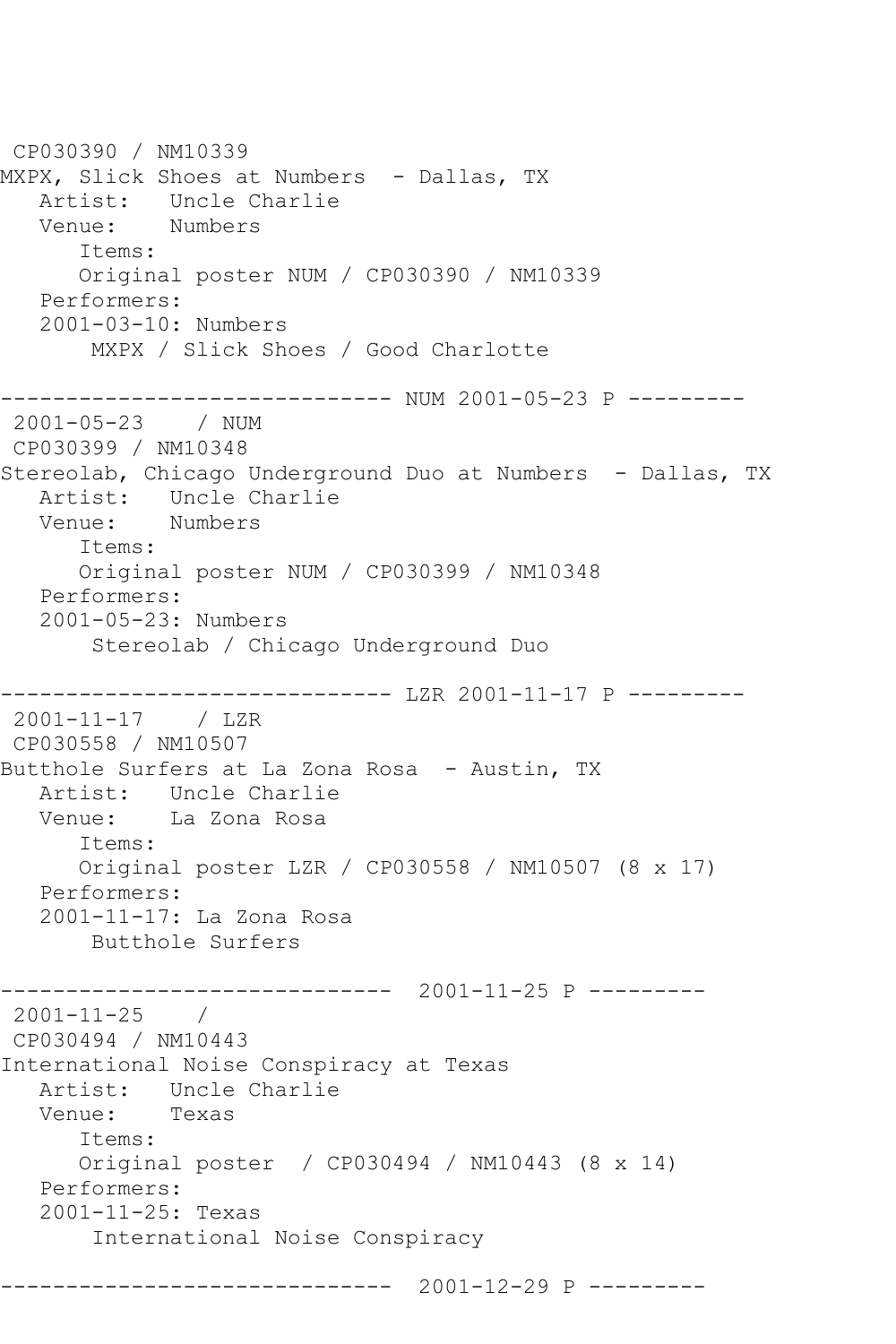2001-12-29 / CP030750 / NM10699 Jan Moore at Satellite Lounge Artist: Uncle Charlie<br>Venue: Satellite Lou Satellite Lounge Items: Original poster / CP030750 / NM10699 (8-1/2 x 17) Performers: 2001-12-29 2001-12-30: Satellite Lounge Jan Moore ------------------------------ AER 2002-01-24 P --------- 2002-01-24 / AER CP030751 / NM10700 Strokes, Bongwave at Aerial Theater - Houston - Houston, TX Artist: Uncle Charlie Venue: Aerial Theater - Houston Items: Original poster AER / CP030751 / NM10700 (9 x 17) Performers: 2002-01-24: Aerial Theater - Houston Strokes / Bongwave ------------------------------ AXI 2002-05-11 P --------- 2002-05-11 / AXI CP030749 / NM10698 Drunken Thunderl, Bulemics at Axiom Artist: Uncle Charlie<br>Venue: Axiom Venue: Items: Original poster AXI / CP030749 / NM10698 (7-1/2 x 17) Performers: 2002-05-11: Axiom Drunken Thunder / Bulemics / Krum Bums ------------------------------ 2002-12-04 P --------- 2002-12-04 / CP701166 / CP701166 Vines, Music at Orbit Room Notes: This item appears in the book 'The Art of Modern Rock' as AMR # 379.5 Artist: Uncle Charlie Venue: Orbit Room Promoter: MTV 2 Hand Picked Items: Original poster / CP701166 / CP701166 (25 x 12)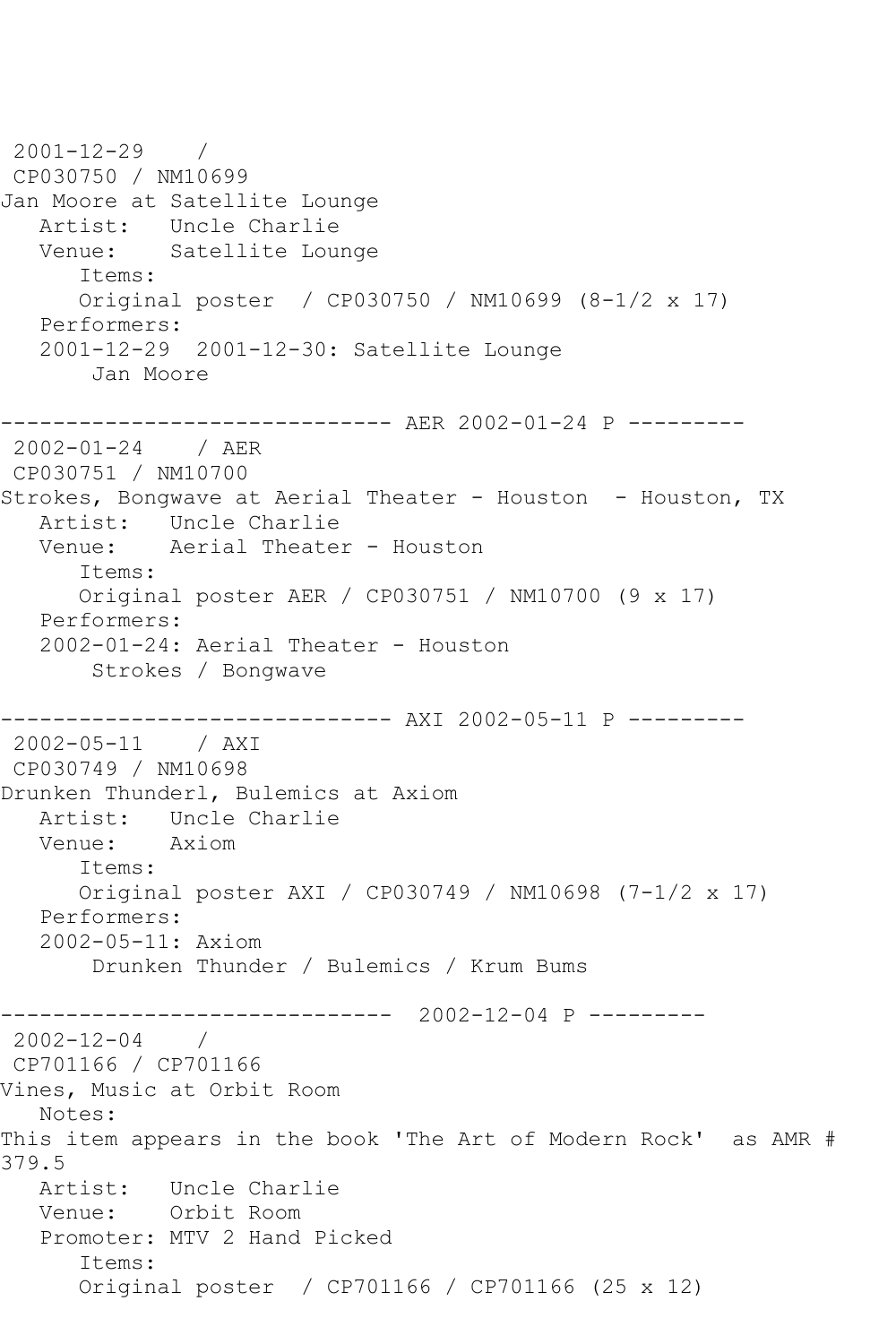```
 Performers:
   2002-12-04: Orbit Room
       Vines / Music
------------------------------ 2003-06-14 P ---------
2003-06-14 / 
CP701077 / CP701077
Red Hot Chili Peppers, Snoop Dogg at Cynthia Woods Mitchell Pavilion 
[Woodlands, TX]
   Notes: 
This item appears in the book 'The Art of Modern Rock' as AMR # 
306.4
   Artist: Uncle Charlie
   Venue: Cynthia Woods Mitchell Pavilion
      Items:
      Original poster / CP701077 / CP701077 (18 x 28)
   Performers:
   2003-06-14: Cynthia Woods Mitchell Pavilion
       Red Hot Chili Peppers / Snoop Dogg
------------------------------ 2004-03-17 P ---------
2004-03-17 / 
CP701582 / CP701582
Sonic Youth, Club V at Verizon Wireless Theater [Houseton, TX]
   Notes: 
This item appears in the book 'The Art of Modern Rock' as AMR # 485
   Artist: Uncle Charlie
   Venue: Verizon Wireless Theater
      Items:
      Original poster / CP701582 / CP701582 (18 x 28)
   Performers:
   2004-03-17: Verizon Wireless Theater
        Sonic Youth / Club V
                  ------------ zzzz-04-02 P ---------
zzzz-04-02 / 
CP046548 / CP046548
U2, PJ Harvey at Compaq Center - Tacoma, WA
   Private Notes: * A/A- CHECK
   Artist: Uncle Charlie
   Venue: Compaq Center
      Items:
      Original poster / CP046548 / CP046548 (12 x 18)
   Performers:
   zzzz-04-02: Compaq Center
       U2 / PJ Harvey
```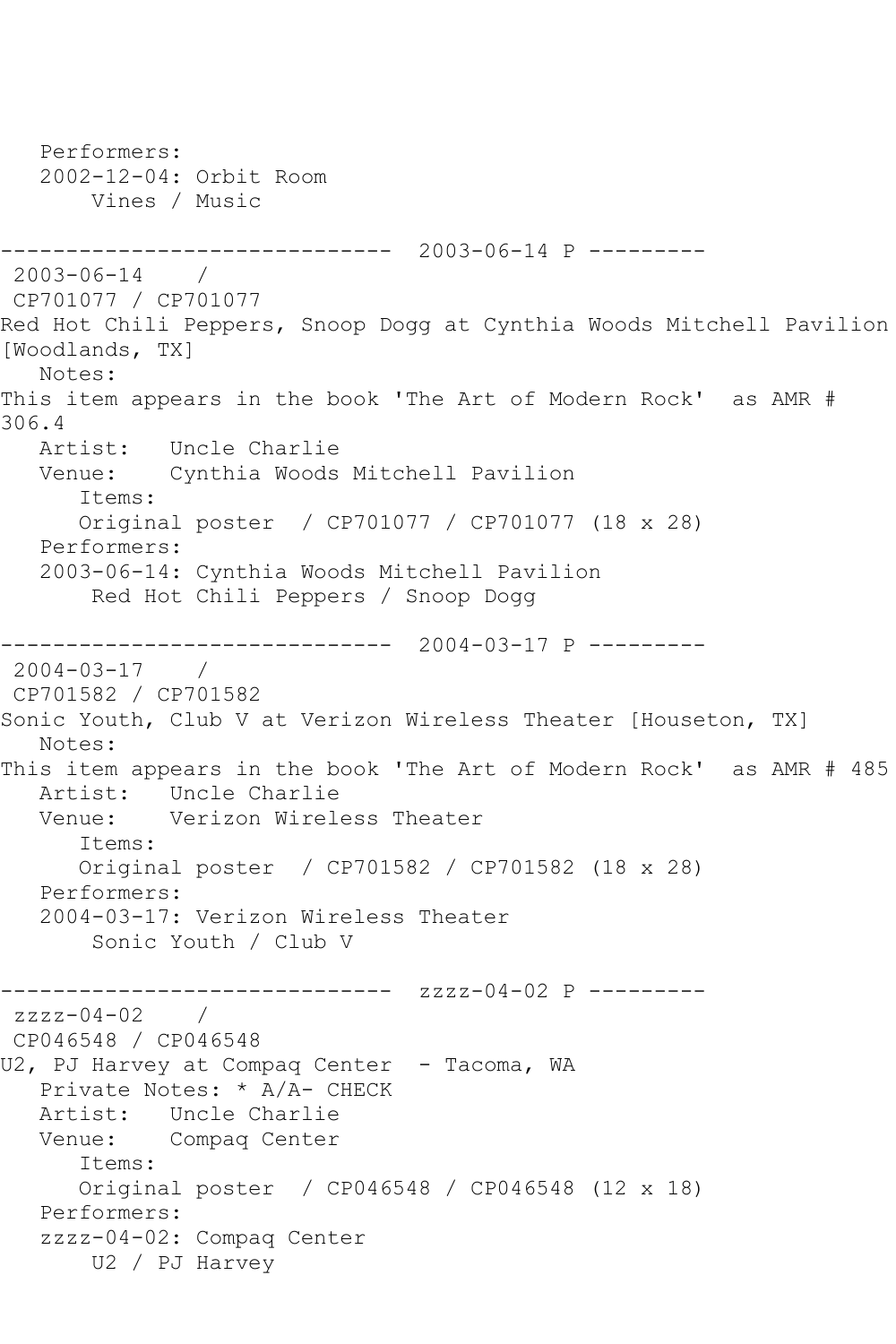------------------------------ zzzz-04-25 P -------- zzzz-04-25 / CP030699 / NM10648 Bob Dylan at St. Bona Venture University Artist: Uncle Charlie Venue: St. Bona Venture University Items: Original poster / CP030699 / NM10648 (23 x 35) Performers: zzzz-04-25: St. Bona Venture University Bob Dylan ------------------------------ ENR zzzz-05-06 P -------- zzzz-05-06 / ENR CP030491 / NM10440 Clutch, Visoin of Disorder at Engine Room - Houston, TX Artist: Uncle Charlie Venue: Engine Room Items: Original poster ENR / CP030491 / NM10440 (11 x 17) Performers: zzzz-05-06: Engine Room Clutch / Visoin of Disorder / Murphy's Law ------------------------------ CWMP zzzz-06-18 P -------- zzzz-06-18 / CWMP CP030407 / NM10356 Radiohead at Cynthia Woods Mitchell Pavilion - Woodlands, TX Benefit: Artist: Uncle Charlie Venue: Cynthia Woods Mitchell Pavilion Items: Original poster CWMP / CP030407 / NM10356 Performers: zzzz-06-18: Cynthia Woods Mitchell Pavilion Radiohead ------------------------------ NUM zzzz-07-30 P -------- zzzz-07-30 / NUM CP030912 / NM10861 Helmet, Melvins at Numbers - Dallas, TX Artist: Uncle Charlie Venue: Numbers Items: Original poster NUM / CP030912 / NM10861 Performers: zzzz-07-30: Numbers